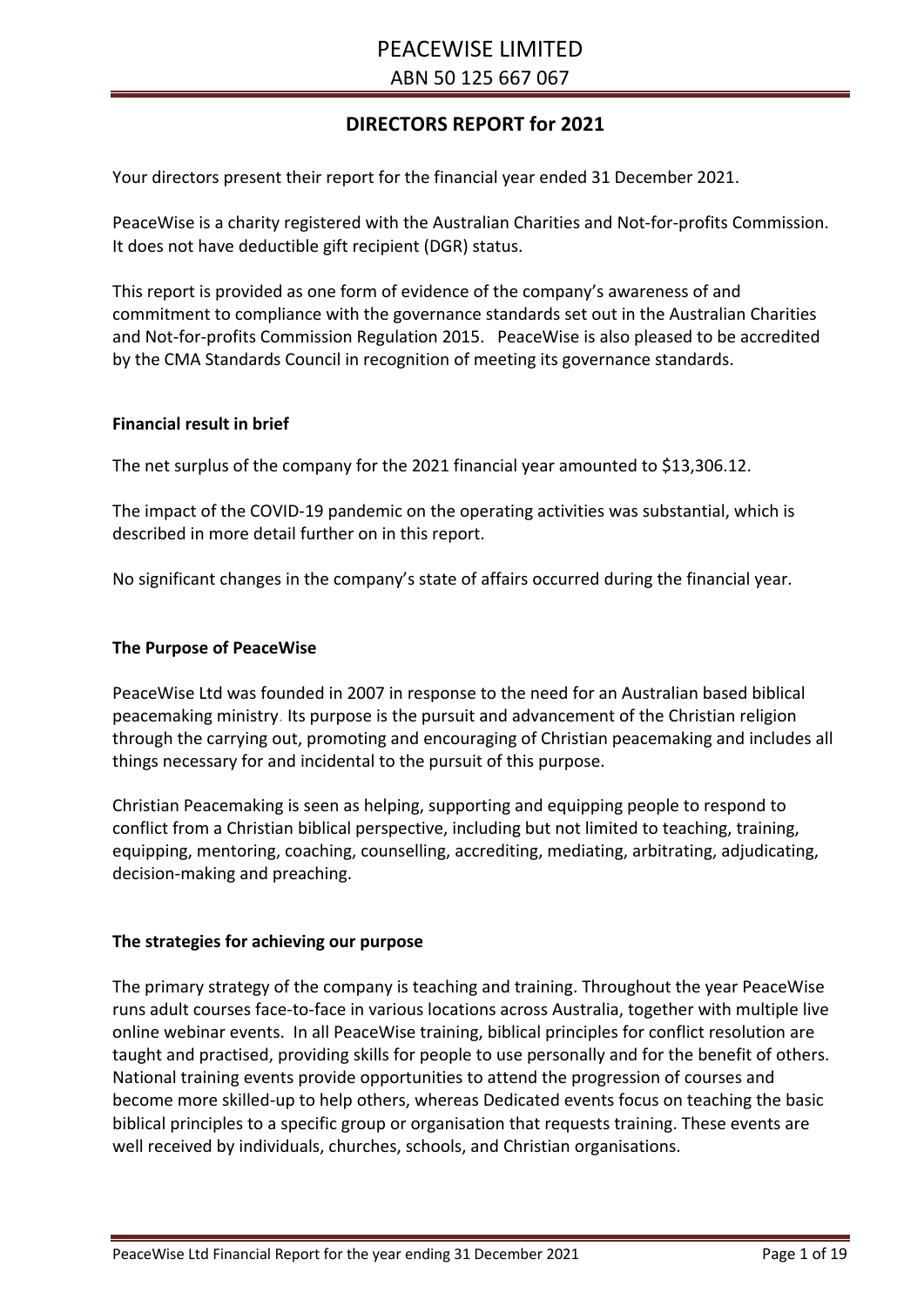Secondly, during 2021 PeaceWise completed development of the PeaceWiseKids and PeaceWiseYouth courses; Christian peacemaking training courses for children and youth, which consist of child-focused, online, and class-participatory content. The courses can be used by schools, SRE teachers, chaplains, and parents and seek to teach the same biblical peacemaking principles to the younger generations.

PeaceWise continues to develop its relationships with Christian schools and has developed training material specifically for these forums. Considerable energy is devoted to building and strengthening these relationships.

As an extension of its main activities, PeaceWise sources conciliators and offers case administration services for Conflict Coaching and Mediation cases. Through this process people are assisted to resolve their conflicts and restore their relationships using the biblically based principles that are taught in the courses. PeaceWise recommends mediators, and facilitates the case administration and management, however the parties contract directly with the mediators or conflict coaches themselves to provide the actual conciliation services.

The annual Board retreat is the key planning event at which visioning and strategic planning takes place. PeaceWise relies deeply on prayer and the leading of the Holy Spirit as an integral part of its decision-making process, and this is coupled with a committed Christian board.

## **Our principal activities during the year**

The year commenced successfully, with a large number of Dedicated Training courses at schools in January and February. However, from March onwards many courses had to be postponed due to the impact of Covid-19.

Most of the National Training courses had to be either cancelled or postponed. In NSW we were still able to run the full suite of courses, and also in Western Australia. In Queensland we were able to run some courses on the Gold Coast. Most Victorian and all Northern Territory courses were cancelled. In total 16 courses were still delivered nationwide, but with somewhat reduced numbers (210 attendees) and a significant impact on income.

By year-end, there were 17 Dedicated training events in schools and other organisations, with 593 people being trained. Quite a number of the schools that were trained have now become PeaceWiseKids customers.

The PeaceWiseKids project continued to be a major focus during 2021 with completion of Course 7 in May and a significant update to Course 6. Completion of Course 7 was a major milestone marking the completion of the full suite of courses covering ages from the first year of school to age 25. Considerable sales of PeaceWiseKids and PeaceWiseYouth were achieved. Over \$75,000 worth of income was generated, a 25% increase on the previous financial year.

In the area of conciliations, during 2021, PeaceWise made arrangements for 6 mediations across a mixture of Christian organisations and provided free conflict coaching to 9 different people.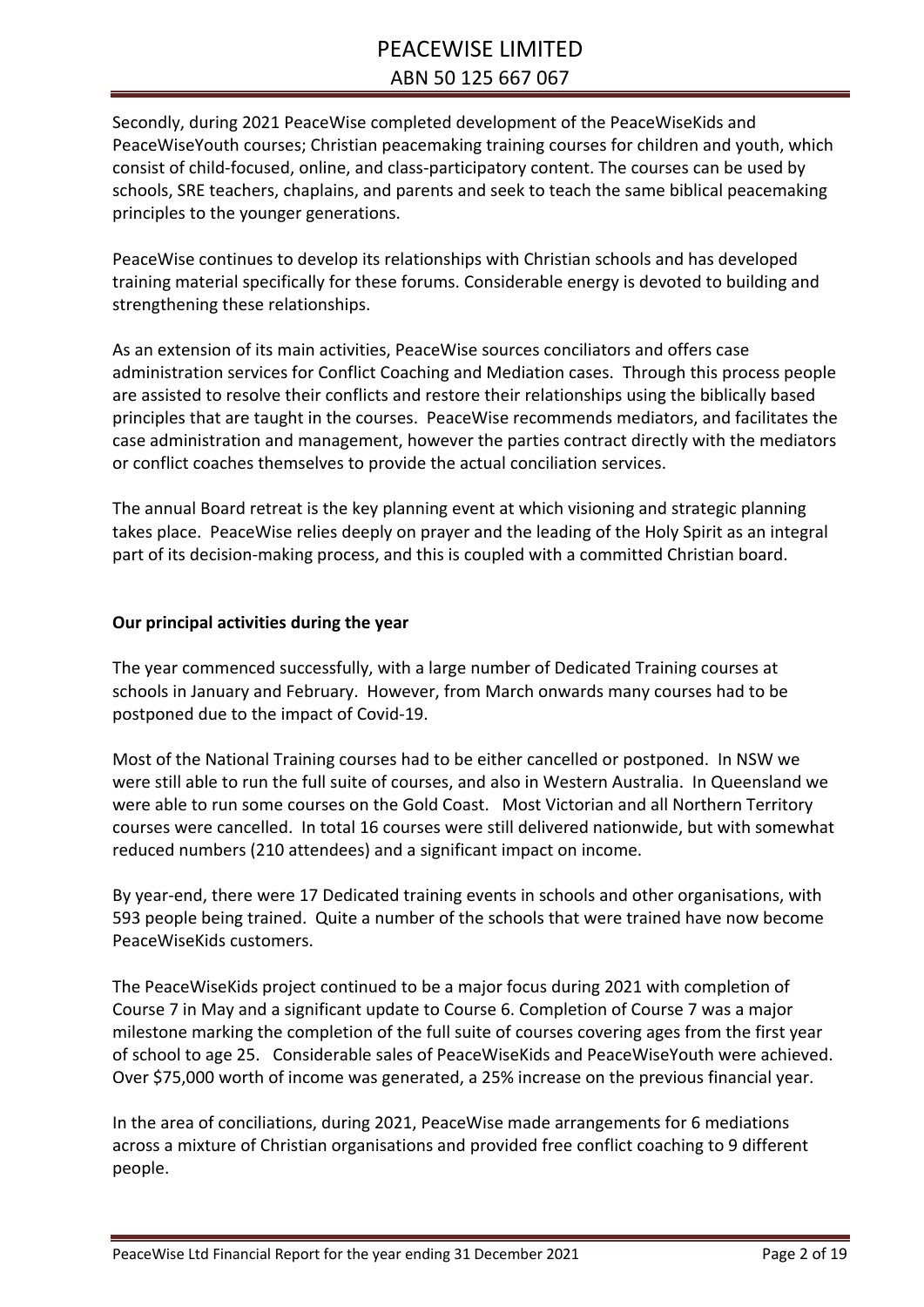The impact of COVID-19 was particularly felt in relation to National Training income, however, this was more than offset by the Commonwealth government support initiatives and PeaceWise was the recipient of the NSW Government financial support for small business. This support helped ensure that we were able to remain viable financially and to continue the development of the PeaceWiseKids courses.

Additionally, PeaceWise received quite a number of very generous financial gifts, as well as substantial private grant funding. This enabled the commencement of new projects to develop a new branding and marketing strategy and to build a new website with a new, integrated, training management system. Both these projects were completed in the first half of 2021.

It is with great thankfulness that we acknowledge these gifts, the government financial support and the gifts from donors, all of which enable PeaceWise to thrive both in ministry and financial terms.

# **How those activities assisted in achieving our purposes**

Both the training and conciliation work enable increasing numbers of people to address conflict in a redemptive and constructive way, both in terms of the material and relational issues involved. As all the work of PeaceWise is founded upon the teachings in the Bible and the example of Jesus, these activities frequently bring people into either a renewed or a new relationship with God.

PeaceWise is passionate about the PeaceWiseKids project and the opportunity to teach biblical principles to the next generation from an early age, thereby introducing them to Jesus and giving them the tools to use in conflict situations in their school relationships. The ongoing work with children, youth, and schools is opportune to impact whole communities with a biblical culture of peace.

# **How PeaceWise measures its performance**

PeaceWise measures its performance in both material and non-material terms. The measurement of performance in **material and financial terms** focuses on the following aspects:

- 1. PeaceWise is a not for profit company limited by guarantee and sets its budget to reflect this. It is not the directors' normal intention to finish with a deficit, and any unexpected expenses are managed carefully to avoid this if possible.
- 2. In some years PeaceWise may plan for a deficit if this is appropriate considering longer term strategic plans – for example investing into the PeaceWiseKids project. In such cases, overall solvency is always closely monitored by the Board.
- 3. PeaceWise sets a realistic annual budget that is monitored with the use of monthly reporting showing actuals against budget.
- 4. PeaceWise relies on the income from its training events to support the ministry as a whole and takes its attendance figures seriously. All Dedicated training events have a budgeted minimum value/or attendance figure attached and we encourage the organisers to try for optimum numbers of registrants.
- 5. At the conclusion of training each year Profit and Loss reports are produced for each state. National Training courses are only held in States/Territories where it is financially viable, or otherwise considered to be strategic for future events.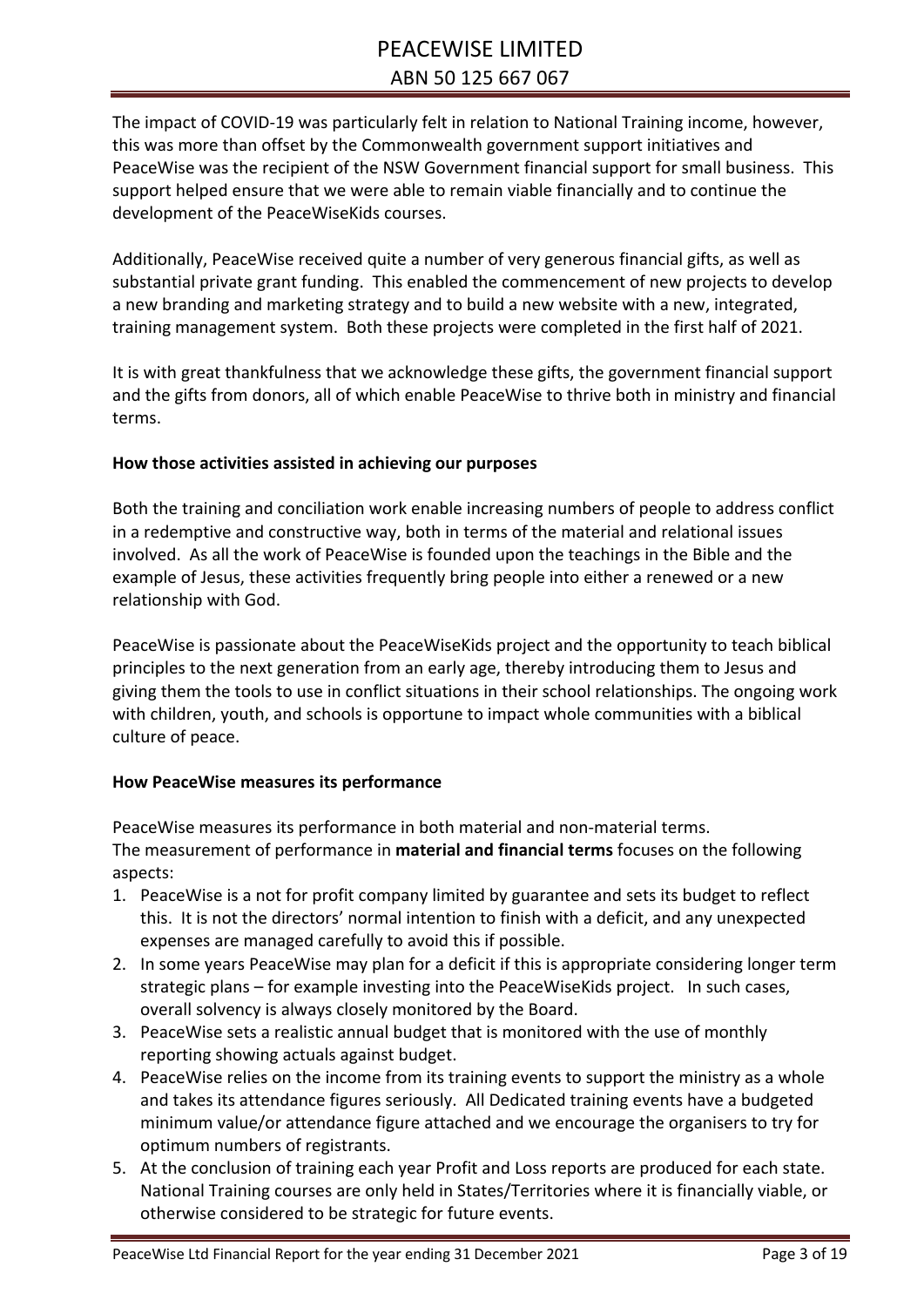6. PeaceWise aims to build a stronger donor support base each year, recognising that those that have been personally helped by the ministry are often its biggest supporters. The Partners for Peace initiative has provided a regular gift income to the ministry, both in relation to the adult ministry and for PeaceWiseKids.

Performance in **non-material terms** relates to in what way, and how many, lives are impacted by the hope-giving work of the ministry, how, and in what areas, relationships are restored, how people draw closer to Jesus, and how people learn (and practise) to deal better with conflict in their marriages, workplaces, families and other contexts. This non-material aspect of ministry is more difficult to measure but vitally important. PeaceWise values one person coming to faith through the redemptive message of the Gospel more than any financial return we might make during the year. PeaceWise has received and shared with its stakeholder community many stories of transformed lives and relationships through the benefits of applying biblical peacemaking and the gospel of peace during 2021.

**The names of each person who has been a director for PeaceWise at any time during or since the end of the year and the period for which the person was a director**

| <b>Bruce Charles Burgess</b> | Full year |
|------------------------------|-----------|
| Jeroen Bruins (Chair)        | Full year |
| Li Ai Gamble                 | Full year |
| Wayne Forward                | Full year |

## **The qualifications, experience and special responsibilities of each director**

| <b>Bruce Charles Burgess</b> | BA(Hons) LLB(Hons) MA (Chris.Stud.) MTh.<br>Bruce is a practising lawyer, is the National Director and, in collaboration<br>with the Board, has overall responsibility for the strategic leadership and<br>direction of the ministry.                                                                                                                                                    |
|------------------------------|------------------------------------------------------------------------------------------------------------------------------------------------------------------------------------------------------------------------------------------------------------------------------------------------------------------------------------------------------------------------------------------|
| Jeroen Bruins                | Drs. Geology (Free University of Amsterdam). Jeroen has worked abroad and<br>locally as a professional geologist and as an exploration manager in a large<br>Australian public company. He has retired from his professional occupation<br>and is currently volunteering in non-profit faith-based charities. Jeroen is<br>our Board Chair.                                              |
| Li Ai Gamble                 | BCom, BJuris, LLB. Li Ai is a lawyer and has the voluntary role of the<br>PeaceWise National Training & Conciliations Manager.                                                                                                                                                                                                                                                           |
| Wayne Forward                | B Nursing, Grad Dip Nursing (Mental Health), B Ministry. Cert IV workplace<br>training and assessment & Leadership Coaching. Wayne has worked as a<br>Registered Nurse, a Pastor and currently works part-time with Pioneers of<br>Australia in Member Care & Development, Training and Church<br>Partnerships, as well as part-time with PeaceWise as National Relationships<br>Manager |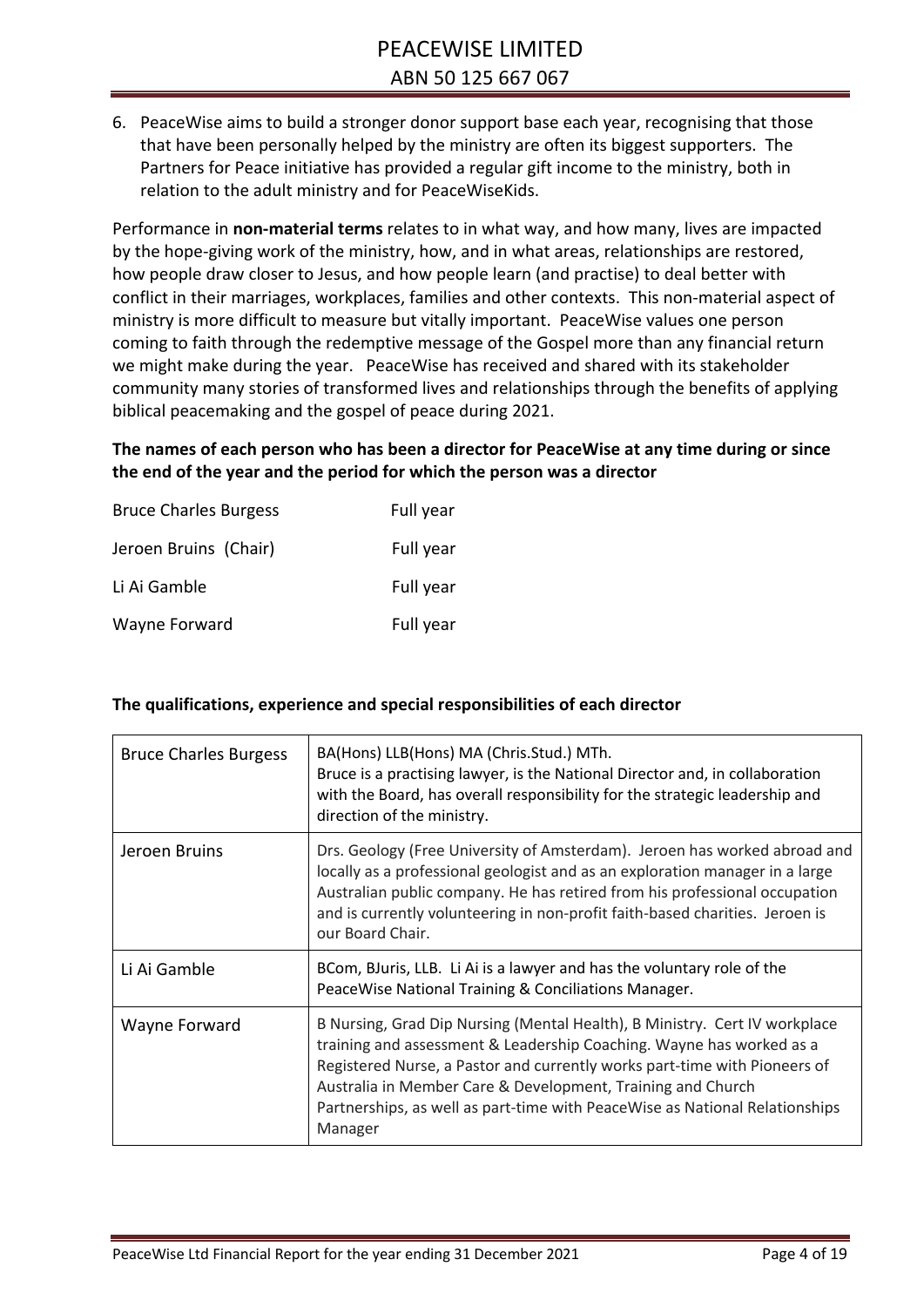#### **Meeting attendance**

There were 8 board meetings during 2021. The Directors' attendance record was:

| <b>Bruce Burgess</b> |  |
|----------------------|--|
| Jeroen Bruins        |  |
| Li Ai Gamble         |  |
| Wayne Forward        |  |

#### **Membership liability on a winding up**

There is only one class of members. On a winding up all members would be liable to contribute a total sum of \$10.

#### **Attachments to this report**

- Auditors Independence Declaration
- Income Statement
- Statement of Comprehensive Income
- Statement of Financial Position
- Statement of Changes In Equity
- Statement of Cashflow
- § Notes
- Directors' Declaration
- Independent Audit Report

**National Director Luce** Burgey **\_\_\_\_\_\_\_\_\_\_\_\_\_\_\_\_\_\_\_\_\_\_\_\_\_\_\_\_\_\_**

**Bruce Burgess**

**Director and Chair \_\_\_\_\_\_\_\_\_\_\_\_\_\_\_\_\_\_\_\_\_\_\_\_\_\_\_\_\_\_ Jeroen Bru** 

**Dated: 23rd day of March 2022**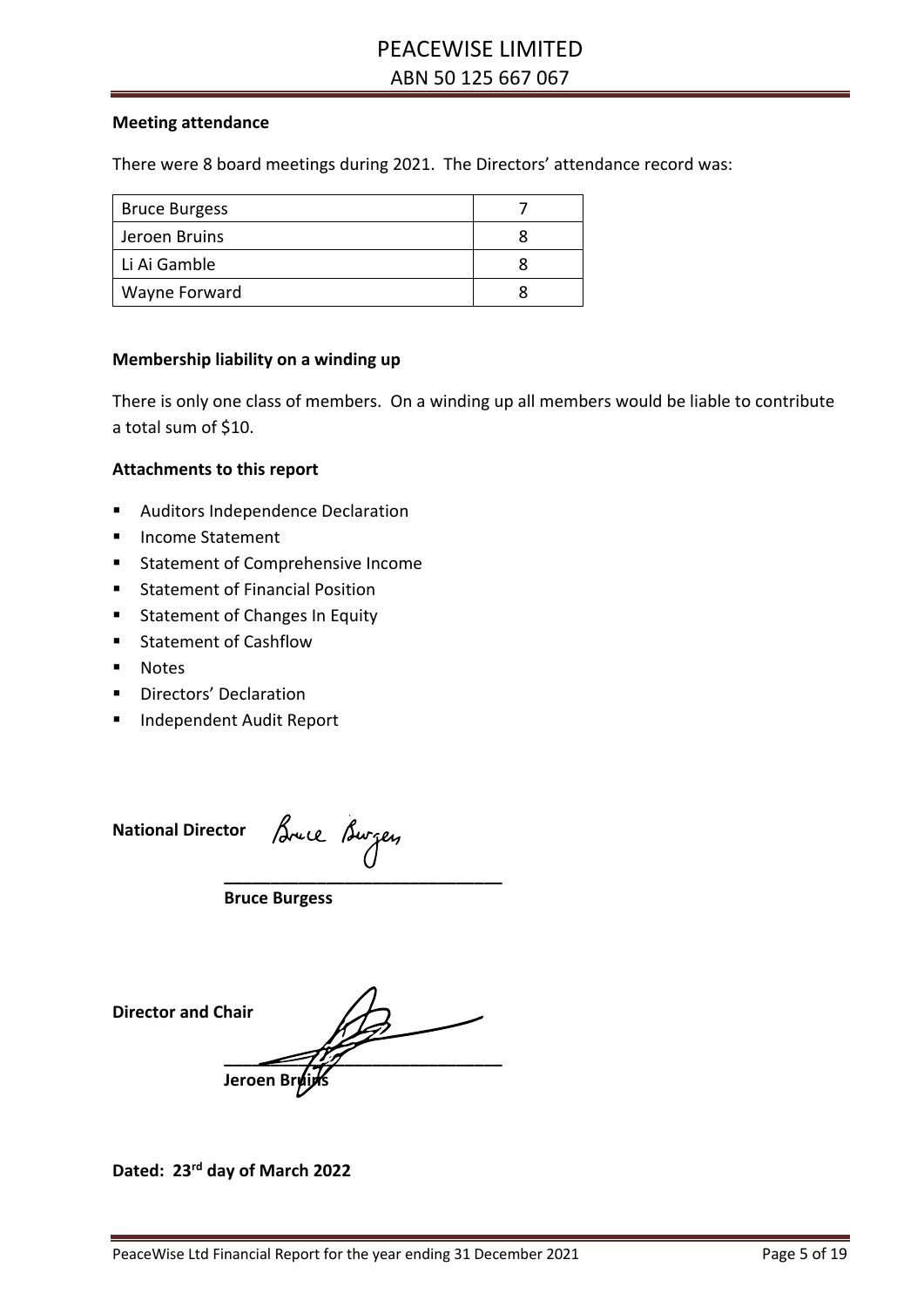#### **AUDITOR'S INDEPENDENCE DECLARATION** AUDITOR'S INDEPENDENCE DECLARATION<br>UNDER SECTION 307C OF THE CORPORATIONS ACT 2001 **THE DIRECTORS OF AUDITION CONDUCTS OF AUDIT CONDUCTS AND AUDIT CONDUCTS PEACEWISE LIMITED STANDARD MISSTANDARDS WILL ALWAYS DETECT AND IT EXISTS. MISSTANDARDS WHEN IT EXISTS. MISSTANDARD WHEN IT EXISTS. MISSISTS. MISSISTS. MISSISTS. MISSISTS. MISSISTS. MISSISTS. MISSISTS. MISSISTS. MISSISTS. MISSISTS. MISSISTS**

As lead audit partner for the audit of PeaceWise Limited for the year ended 31 December 2021, I declare that, to the best of my knowledge and belief, there have been:

- i) no contraventions of the auditor independence requirements of the *Corporations*<br>Act 2001 in relation to the audit: and *Act 2001* in relation to the audit; and
- ii) no contraventions of any applicable code of professional conduct in relation to the audit. http://www.audit.com/Home.aspx. This description for our auditor's report. This description for our auditor's report.

**Avenyou Accounting & Advisory**

*CtcfL- <sup>&</sup>gt;*

**John Stephens F.C.A**

Level 12, 37 York Street SYDNEY NSW 2000

Dated this 23rd day of March 2022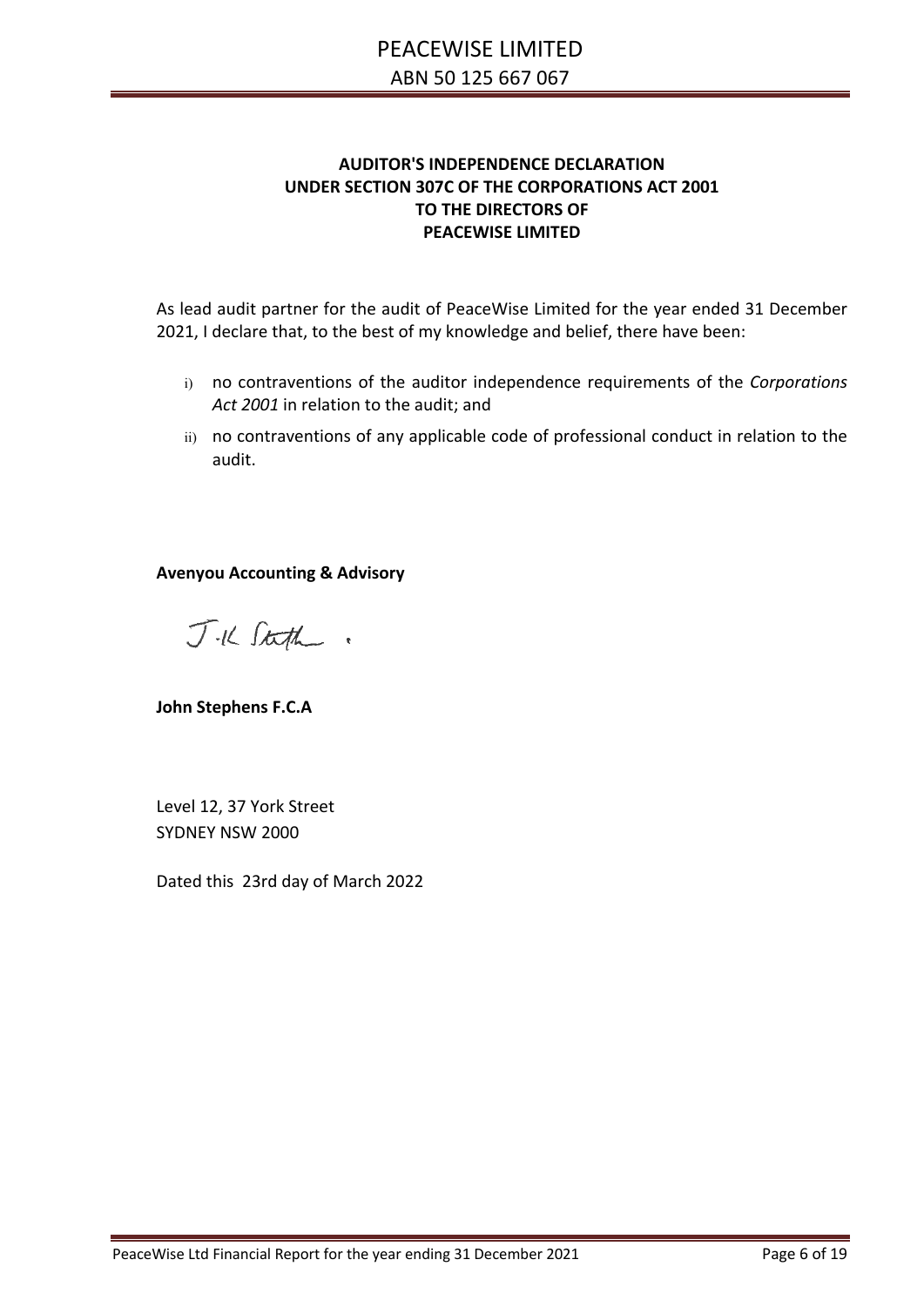# PEACEWISE LIMITED

ABN 50 125 667 067

# **INCOME STATEMENT FOR THE YEAR ENDED 31 DECEMBER 2021**

|                                        | <b>Note</b> | 2021       | 2020      |
|----------------------------------------|-------------|------------|-----------|
|                                        |             | \$         | \$        |
| Revenue                                | 2           | 403,458    | 480,322   |
| Consumables used                       |             | (40, 272)  | (57, 175) |
| Employee benefits expense              |             | (115, 140) | (82, 726) |
| Director fees & remuneration           | 3,4         | (86, 292)  | (23,750)  |
| Depreciation and Amortisation expenses |             | (34,509)   | (13, 214) |
| Kids project expenses                  |             | (35, 843)  | (19, 650) |
| Other expenses                         |             | (78,096)   | (114,848) |
|                                        |             |            |           |
| Surplus/(deficit) for the year         |             | 13,306     | 168,959   |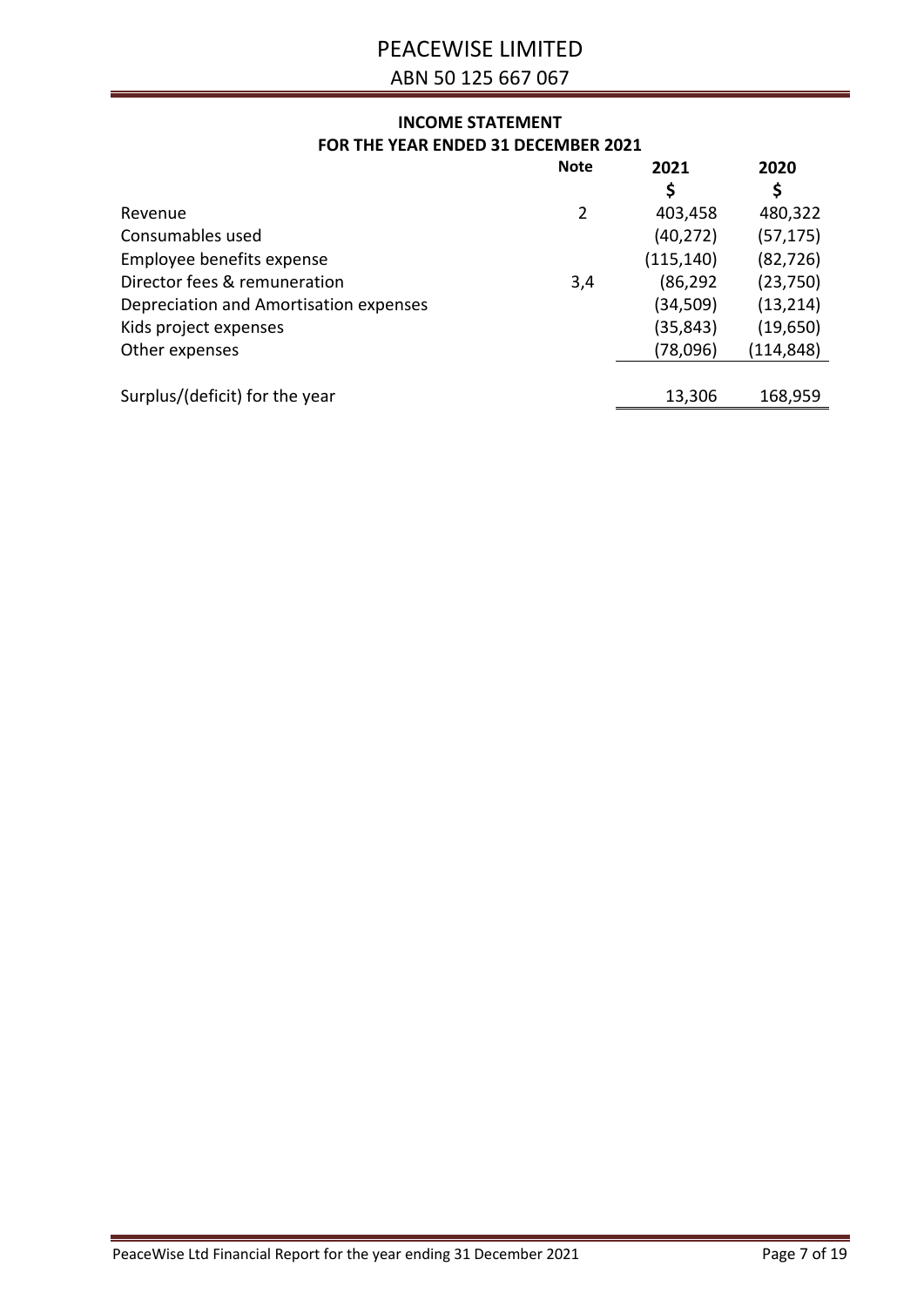# **STATEMENT OF COMPREHENSIVE INCOME FOR THE YEAR ENDED 31 DECEMBER 2021**

|                                                     | <b>Note</b> | 2021   | 2020    |
|-----------------------------------------------------|-------------|--------|---------|
|                                                     |             |        |         |
| Surplus/(deficit) for the year                      |             | 13,306 | 168,959 |
| Other comprehensive Income:                         |             |        |         |
| Other comprehensive income for the year, net of tax |             | ۰      |         |
| Total comprehensive income for the year             |             | 13,306 | 168,959 |
|                                                     |             |        |         |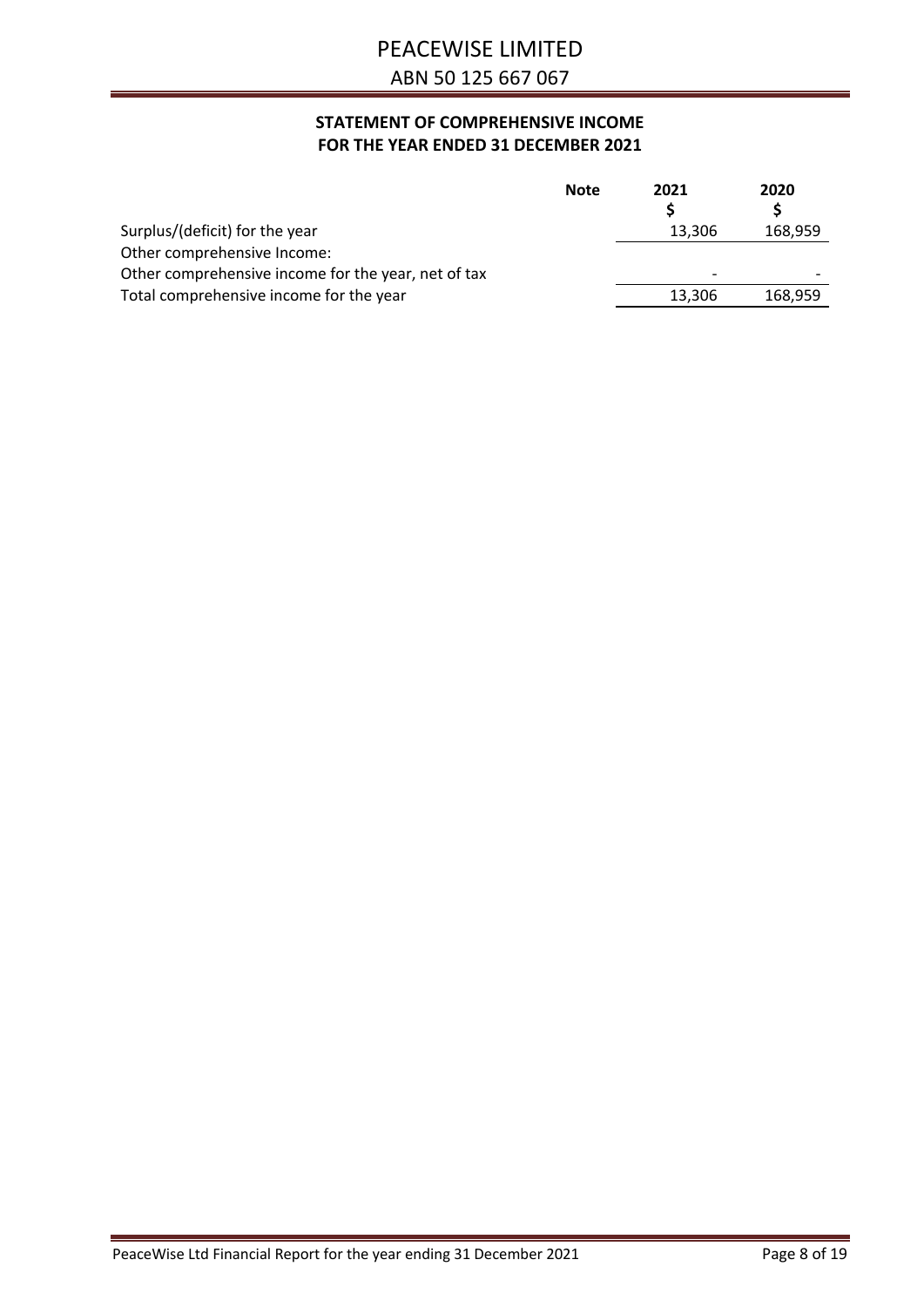# **STATEMENT OF FINANCIAL POSITION AS AT 31 DECEMBER 2021**

|                                                  | <b>Note</b>    | 2021    | 2020    |
|--------------------------------------------------|----------------|---------|---------|
|                                                  |                | \$      | \$      |
| <b>ASSETS</b>                                    |                |         |         |
| <b>CURRENT ASSETS</b>                            |                |         |         |
| Cash and cash equivalents                        | 5              | 130,259 | 166,414 |
| Trade and other receivables                      | 6              | 9,438   | 4,253   |
| Inventories                                      | $\overline{7}$ | 36,258  | 26,541  |
| <b>TOTAL CURRENT ASSETS</b>                      |                | 175,955 | 197,208 |
| <b>NON-CURRENT ASSETS</b>                        |                |         |         |
| Property, plant and equipment                    | 8              | 2,147   | 1,260   |
| Intangibles                                      | 9              | 192,469 | 110,925 |
| <b>TOTAL NON-CURRENT ASSETS</b>                  |                | 194,616 | 112,188 |
|                                                  |                |         |         |
| <b>TOTAL ASSETS</b>                              |                | 370,571 | 309,396 |
| <b>LIABILITIES</b>                               |                |         |         |
| <b>CURRENT LIABILITIES</b>                       |                |         |         |
| Payables, pre-payments, and stipulated donations | 10,11          | 119,582 | 72,787  |
| Provision for annual leave                       | 12             | 2,693   | 2,099   |
| <b>TOTAL CURRENT LIABILITIES</b>                 |                | 122,275 | 74,886  |
| <b>NON-CURRENT LIABILITIES</b>                   |                |         |         |
| Provision for long service leave                 | 12             | 3,349   | 2,869   |
| <b>TOTAL NON-CURRENT LIABILITIES</b>             |                | 2,869   | 2,869   |
|                                                  |                |         |         |
| <b>TOTAL LIABILITIES</b>                         |                | 125,624 | 77,755  |
| <b>NET ASSETS</b>                                |                | 244,947 | 231,641 |
|                                                  |                |         |         |
| <b>EQUITY</b>                                    |                |         |         |
| Retained surpluses                               |                | 244,947 | 231,641 |
| <b>TOTAL EQUITY</b>                              |                | 244,947 | 231,641 |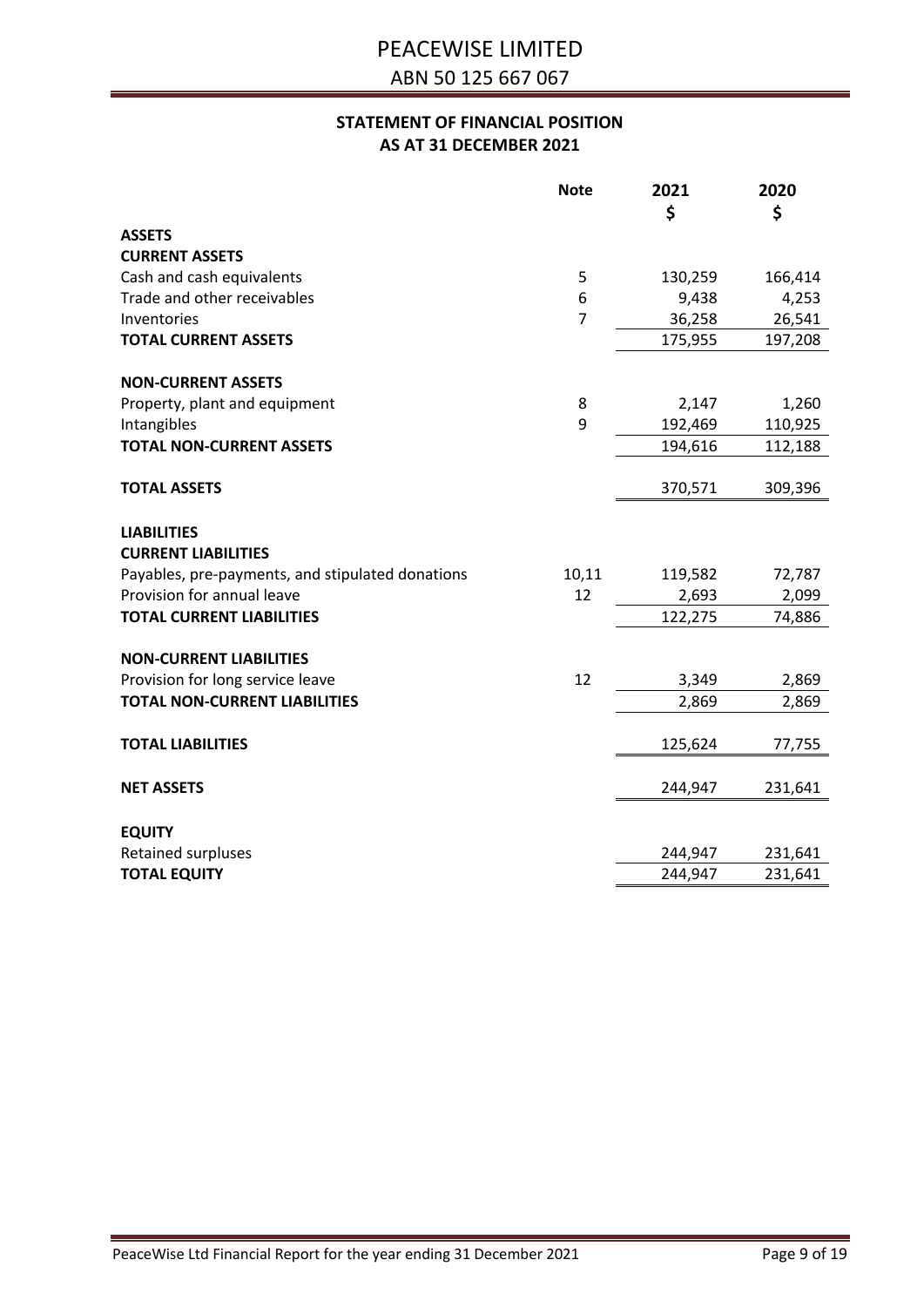## **STATEMENT OF CHANGES IN EQUITY AS AT 31 DECEMBER 2021**

|                                    | <b>Retained</b><br><b>Earnings</b> | <b>Total</b> |
|------------------------------------|------------------------------------|--------------|
|                                    | \$                                 | \$           |
| <b>Balance at 1 January 2020</b>   | 62,682                             | 62,682       |
| Surplus attributable               | 168,959                            | 168,959      |
| <b>Balance at 31 December 2020</b> | 231,641                            | 231,641      |
|                                    |                                    |              |
| <b>Balance at 1 January 2021</b>   | 231,641                            | 231,641      |
| Surplus attributable               | 13,306                             | 13,306       |
| <b>Balance at 31 December 2021</b> | 244,947                            | 244,947      |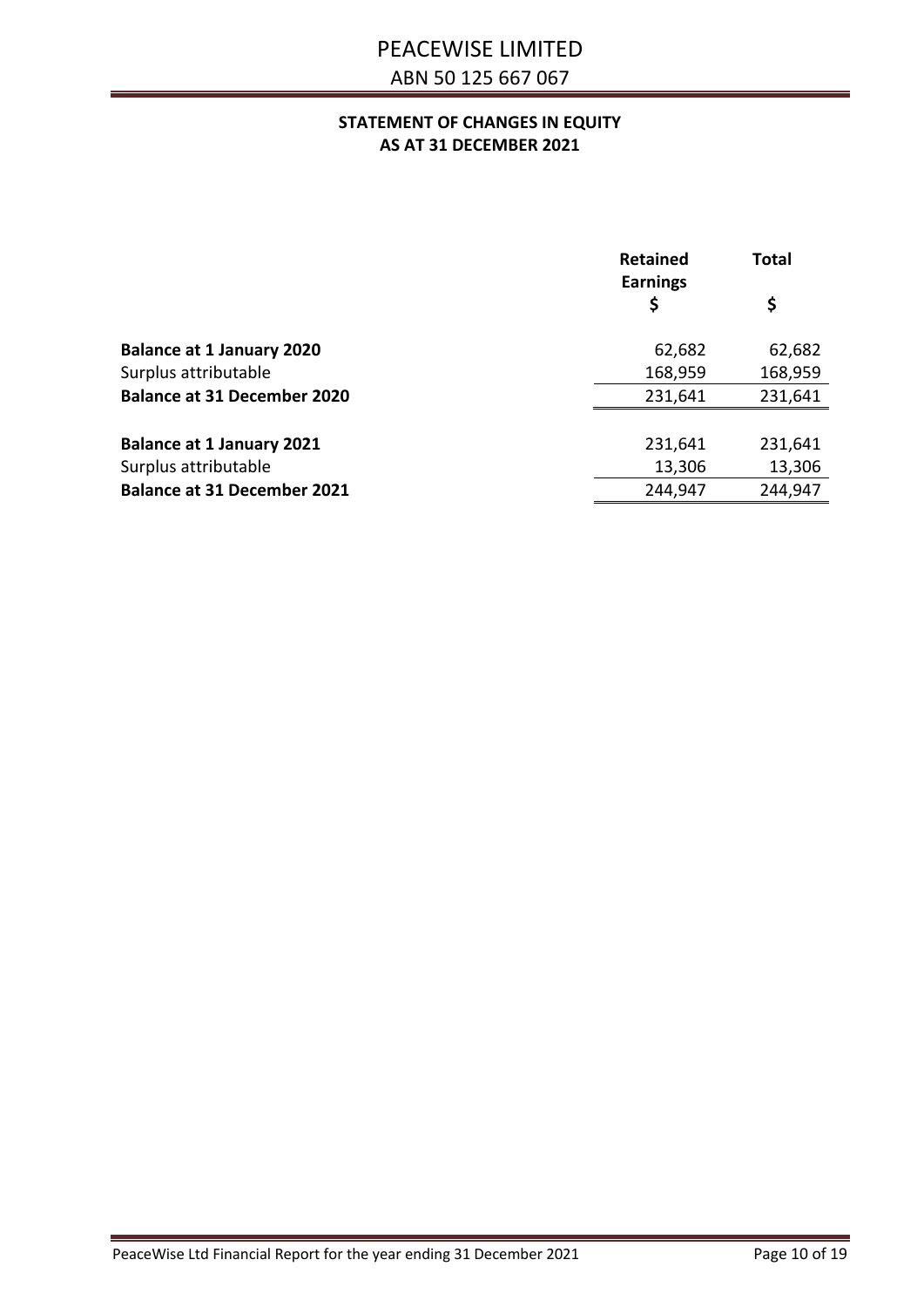# **STATEMENT OF CASHFLOWS FOR THE YEAR ENDED 31 DECEMBER 2021**

|                                                                              | <b>Note</b> | 2021       | 2020       |
|------------------------------------------------------------------------------|-------------|------------|------------|
|                                                                              |             | \$         | \$         |
| Cash flows from operating activities                                         |             |            |            |
| Receipts from customers                                                      |             | 415,948    | 480,302    |
| Payments to suppliers                                                        |             | (333,099)  | (280, 209) |
| <b>GST Recovered (Paid)</b>                                                  |             | (2,071)    | 527        |
| <b>Interest Received</b>                                                     |             | 7          | 20         |
| Net cash provided by operating activities                                    |             | 80,785     | 200,640    |
| Cash flows from investing activities                                         |             |            |            |
| Payments for property, plant and equipment                                   | 14          | (2, 335)   |            |
| Payments for intangibles                                                     | 8           | (114, 605) | (116, 462) |
| Net cash provided by (used in) investing activities                          |             | (116, 940) | (116, 462) |
| Cash flows from financing activities<br>Proceeds (repayment) from borrowings |             |            |            |
| Net cash provided by (used in) financing activities                          |             |            |            |
| Net increase in cash held                                                    |             | (36, 155)  | 84,178     |
| Cash and cash equivalents at beginning of financial year                     |             | 166,414    | 82,236     |
| Cash and cash equivalents at end of financial year                           | 13          | 130,259    | 166,414    |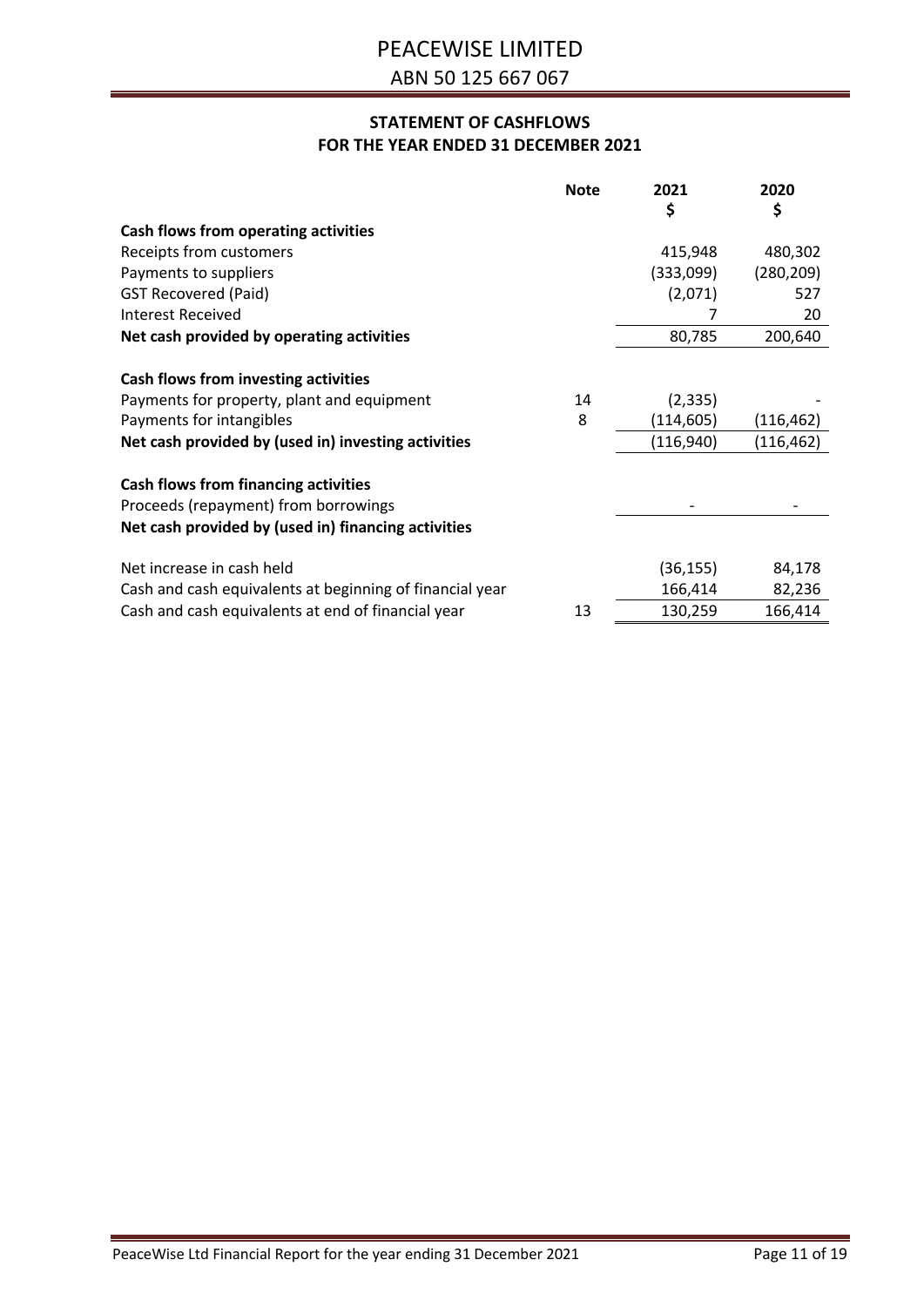These financial statements cover PeaceWise Ltd as an individual entity. PeaceWise Ltd is a company limited by shares, incorporated and domiciled in Australia.

# **1. SUMMARY OF SIGNIFICANT ACCOUNTING POLICIES Basis of Preparation**

The financial statements are special purpose financial statements that have been prepared in accordance with the Australian Accounting Standards (including Australian Accounting Interpretations) of the Australian Accounting Standards Board and Australian Charities and Notfor-profits Commission 2012 (ACNC Act) and Division 60 of the Australian Charities and Not-forprofits Commission Regulation 2013 (ACNC Regulation).

Australian Accounting Standards set out accounting policies that the AASB has concluded would result in financial statements containing relevant and reliable information about transactions, events and conditions. Compliance with Australian Accounting Standards ensures that the financial statements and notes also comply with International Financial Reporting Standards. Material accounting policies adopted in the preparation of these financial statements are presented below and have been consistently applied unless otherwise stated.

The financial statements have been prepared on an accruals basis and are based on historical costs, modified, where applicable, by the measurement at fair value of selected non-current assets, financial assets and financial liabilities.

#### **(a) Depreciation**

The depreciable amount of all fixed assets including buildings and capitalised leased assets, but excluding freehold land, are depreciated on a straight line basis over their estimated useful lives to the entity commencing from the time the asset is held ready for use.

The assets' residual values and useful lives are reviewed, and adjusted if appropriate, at the end of each reporting period. An asset's carrying amount is written down immediately to its recoverable amount if the asset's carrying amount is greater than its estimated recoverable amount.

Gains and losses on disposals are determined by comparing proceeds with the carrying amount. These gains or losses are included in the income statement. When revalued assets are sold, amounts included in the revaluation reserve relating to that asset are transferred to retained earnings.

## **(b) Goods and Services Tax (GST)**

Revenues, expenses and assets are recognised net of the amount of GST, except where the amount of GST incurred is not recoverable from the Tax Office. In these circumstances the GST is recognised as part of the cost of acquisition of the asset or as part of an item of the expense. Receivables and payables in the statement of financial position are shown inclusive of GST.

Cashflows are presented in the cash flow statement on a gross basis, except for the GST component of investing and financing activities, which are disclosed as operating cash flows.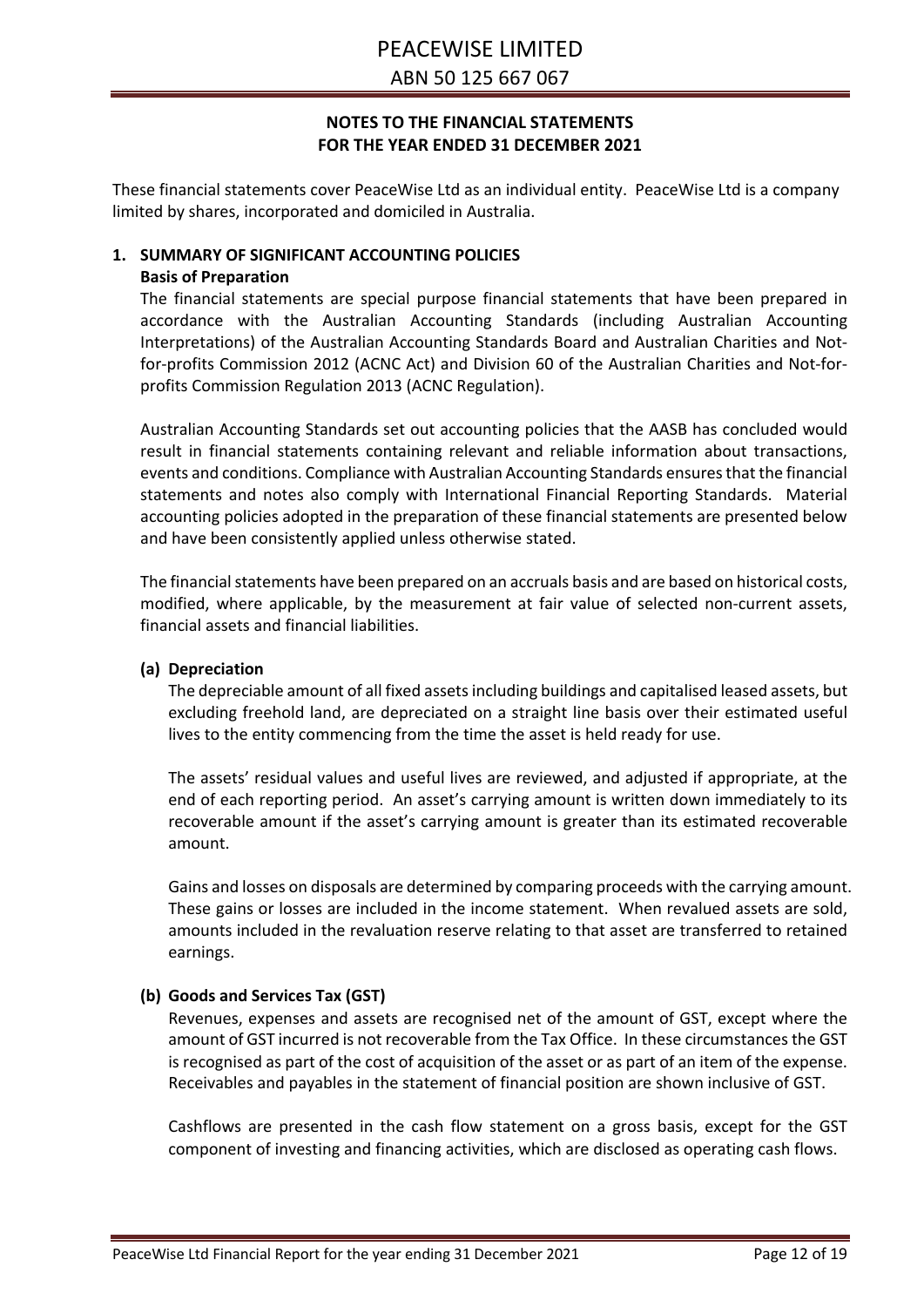|    |                                                                                                                         | <b>Note</b>                            | 2021<br>\$      | 2020<br>\$      |
|----|-------------------------------------------------------------------------------------------------------------------------|----------------------------------------|-----------------|-----------------|
|    | 2. REVENUE AND OTHER INCOME                                                                                             |                                        |                 |                 |
|    | Sales revenue:                                                                                                          |                                        |                 |                 |
|    | Sale of Goods and Services                                                                                              |                                        | 194,728         | 196,623         |
|    | <b>Other Revenue:</b>                                                                                                   |                                        |                 |                 |
|    | <b>Interest Received</b>                                                                                                | 2(a)                                   | 7               | 20              |
|    | Donations                                                                                                               |                                        | 71,551          | 104,060         |
|    | Grants                                                                                                                  |                                        | 100,544         | 97,375          |
|    | Jobsaver/Jobkeeper<br>Cash Flow Boost                                                                                   |                                        | 21,375          | 58,500          |
|    | Miscellaneous Income                                                                                                    |                                        | 15,253          | 20,000<br>3,744 |
|    | <b>Total Revenue</b>                                                                                                    |                                        | 403,458         | 480,322         |
|    |                                                                                                                         |                                        |                 |                 |
|    | <b>Interest Received From:</b><br>a.                                                                                    |                                        |                 |                 |
|    | <b>Other Corporations</b>                                                                                               |                                        | 7               | 20              |
|    |                                                                                                                         |                                        |                 |                 |
|    |                                                                                                                         |                                        |                 |                 |
| 3. | <b>NATIONAL DIRECTOR FEES</b>                                                                                           |                                        | 50,000          | 23,750          |
|    | The services of the National Director, Bruce Burgess, are provided to PeaceWise through<br>Burgess Consultants Pty Ltd. |                                        |                 |                 |
| 4. | <b>DIRECTOR REMUNERATION</b>                                                                                            |                                        |                 |                 |
|    | <b>Wayne Forward</b>                                                                                                    |                                        |                 |                 |
|    | Remuneration as an Employee:                                                                                            | National Relationships Manager         | \$21,057        |                 |
|    | Remuneration as a Contractor:                                                                                           | <b>Mediation and Training Services</b> | \$15,235        |                 |
|    | <b>Total Remuneration</b>                                                                                               |                                        | <u>\$36,292</u> |                 |
|    |                                                                                                                         |                                        |                 |                 |
|    | 5. CASH AND CASH EQUIVALENTS                                                                                            |                                        |                 |                 |
|    | Cash at Bank - Operating Account                                                                                        |                                        | 24,751          | 35,857          |
|    | Cash at Bank - Online Saver Account                                                                                     |                                        | 45,047          | 80,041          |
|    | Cash at Bank - Supporters Account                                                                                       |                                        | 52,393          | 41,227          |
|    | Cash at Bank - Trust Account                                                                                            |                                        | 5,131           | 6,710           |
|    | Card Account                                                                                                            |                                        | 2,937           | 2,579           |
|    |                                                                                                                         |                                        | 130,259         | 166,414         |
|    | <b>6. TRADE AND OTHER RECEIVABLES</b><br><b>CURRENT</b>                                                                 |                                        |                 |                 |
|    | <b>Trade Debtors</b>                                                                                                    |                                        | 7,122           | 2,514           |
|    | <b>Grants Receivable and Prepayments</b>                                                                                |                                        | 441             | 1,739           |
|    | <b>Goods and Services Tax</b>                                                                                           |                                        | 1,875           |                 |
|    |                                                                                                                         |                                        | 9,438           | 4,253           |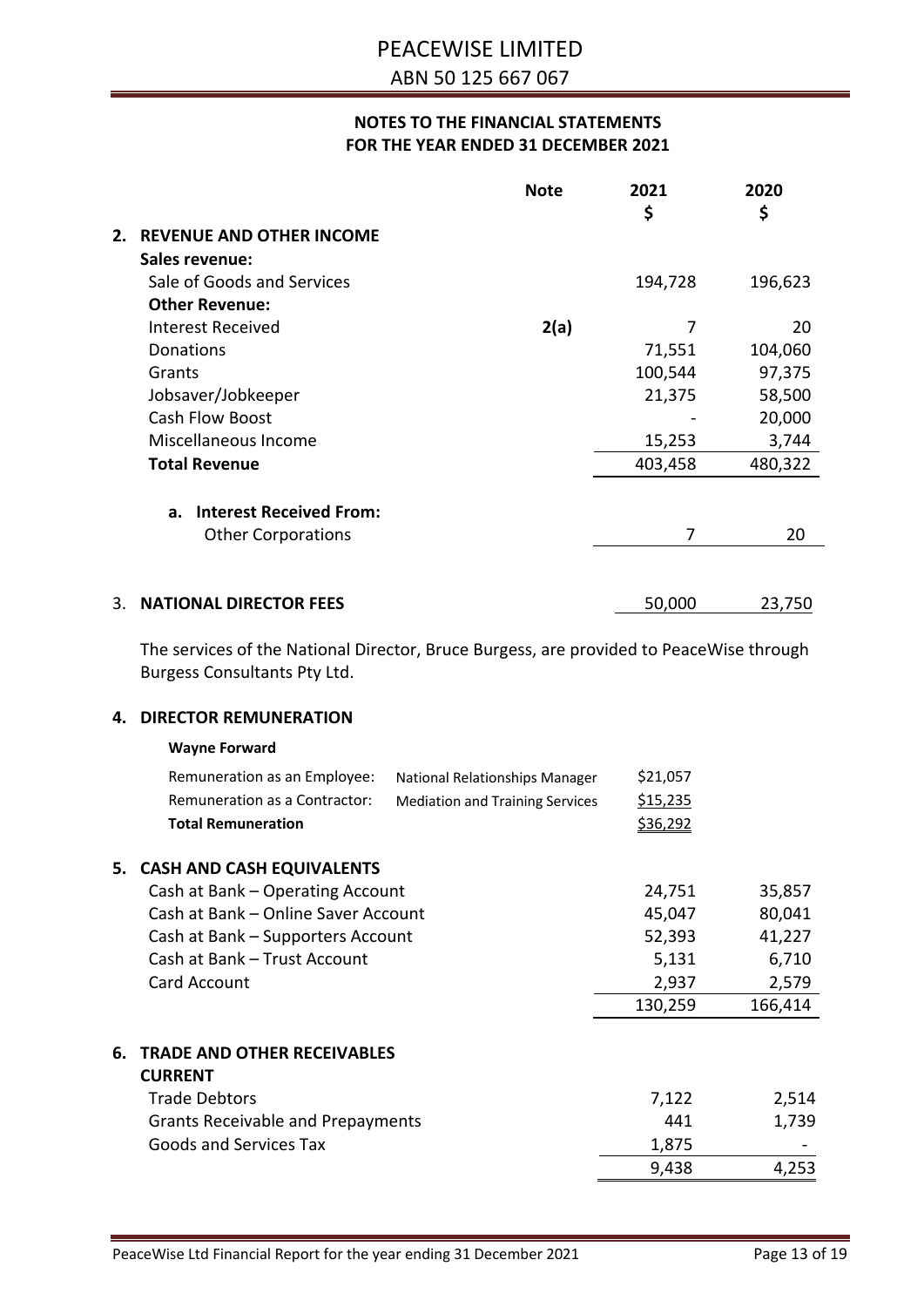|    |                                                                                                                                                                                             | <b>Note</b> | 2021<br>\$ | 2020<br>\$ |
|----|---------------------------------------------------------------------------------------------------------------------------------------------------------------------------------------------|-------------|------------|------------|
| 7. | <b>INVENTORIES</b>                                                                                                                                                                          |             |            |            |
|    | At cost:                                                                                                                                                                                    |             |            |            |
|    | Stock on Hand                                                                                                                                                                               |             | 36,258     | 26,541     |
| 8. | PROPERTY, PLANT AND EQUIPMENT                                                                                                                                                               |             |            |            |
|    | Office Furniture and equipment                                                                                                                                                              |             | 29,659     | 27,325     |
|    | Less Accumulated depreciation                                                                                                                                                               |             | (27, 512)  | (26,065)   |
|    | Total property, plant and equipment                                                                                                                                                         |             | 2,147      | 1,260      |
| 9. | For disclosure on movement in carrying amounts please refer to note 14 in the end of<br>this financial report.<br><b>INTANGIBLE ASSETS</b><br>Patents and trademarks, Course IP and Website |             | 260,226    | 145,621    |
|    | Less Accumulated amortisation and impairment                                                                                                                                                |             | (67, 757)  | (34, 696)  |
|    |                                                                                                                                                                                             |             | 192,469    | 110,925    |
|    | <b>Reconciliation of intangible assets</b>                                                                                                                                                  |             |            |            |
|    | Balance at beginning of year                                                                                                                                                                |             | 110,925    | 5,934      |
|    | Additions                                                                                                                                                                                   |             | 114,605    | 116,461    |
|    | <b>Disposals</b><br>Amortisation charge<br>Impairment losses                                                                                                                                |             | (33,061)   | (11, 470)  |
|    | <b>Closing carrying value at 31 December</b>                                                                                                                                                |             | 192,469    | 110,925    |
|    |                                                                                                                                                                                             |             |            |            |

#### **Impairment Disclosures**

The recoverable amount of the cash-generating unit is determined based on value-in-use calculations. Value-in-use is calculated based on the present value of cash flow projections over a 10-year period with the period extending beyond five years is extrapolated using an estimated growth rate. The cash flows are discounted using the yield of 10-year government bonds at the end of the period.

# **10. TRADE AND OTHER PAYABLES**

# **CURRENT** Trade Creditors 6 and 200 and 200 and 200 and 38,219 and 38,219 and 38,219 and 38,219 and 38,219 and 38,219 and 38,219 and 38,219 and 38,219 and 38,219 and 38,219 and 38,219 and 38,219 and 38,219 and 38,219 and 38,219 and PAYG and Superannuation Payable 96 96 Accrued Expenses Payable 6,760 6,760 6,067 Goods & Services Tax and the services of the services of the services of the services of the services of the services of the services of the services of the services of the services of the services of the services of the s 45,075 11,793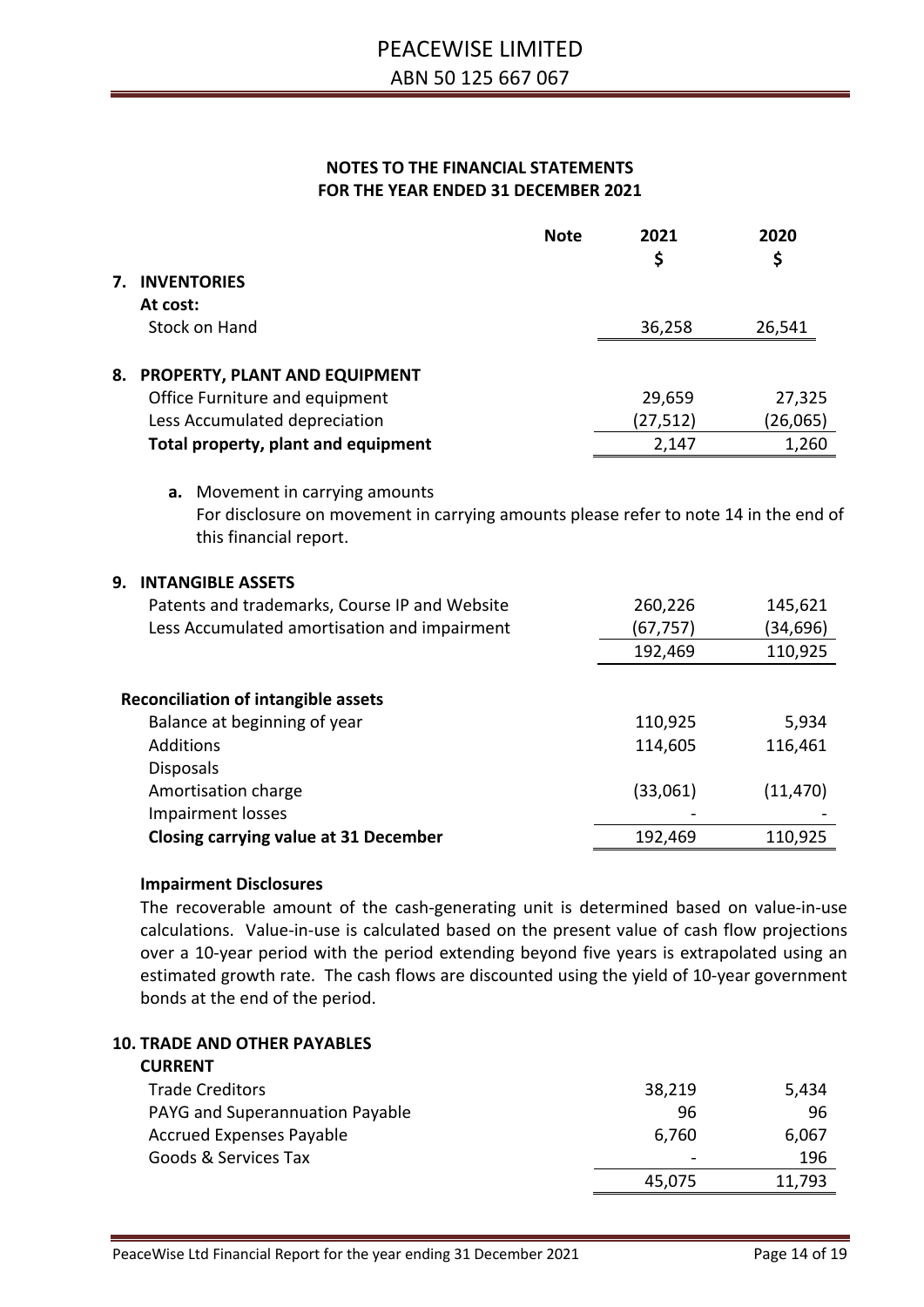| <b>Note</b>                                                                                                                                           | 2021<br>\$                                   | 2020<br>\$                                |
|-------------------------------------------------------------------------------------------------------------------------------------------------------|----------------------------------------------|-------------------------------------------|
| <b>11. OTHER LIABILITIES</b><br><b>CURRENT</b>                                                                                                        |                                              |                                           |
| Training Revenue in Advance<br><b>Mediation Deposits</b><br>Kids Project Fund<br>Grant Revenue in Advance<br>Rewrite courses Fund<br>Scholarship Fund | 25,004<br>5,400<br>43,082<br>1,021<br>74,507 | 7,906<br>6,700<br>45,626<br>762<br>60,994 |
| <b>12. PROVISIONS</b>                                                                                                                                 |                                              |                                           |
| Provision for annual leave - current                                                                                                                  | 2,693                                        | 2,099                                     |
| Provision for long service leave - non-current                                                                                                        | 3,349                                        | 2,869                                     |

#### **13. COMPANY DETAILS**

| The registered office of the company is: | The principal place of business is: |
|------------------------------------------|-------------------------------------|
| PeaceWise Ltd                            | PeaceWise Ltd                       |
| Level 12,                                | Bulayu House,                       |
| 37 York Street                           | 16 Masons Drive                     |
| Sydney NSW 2000                          | North Parramatta NSW 2151           |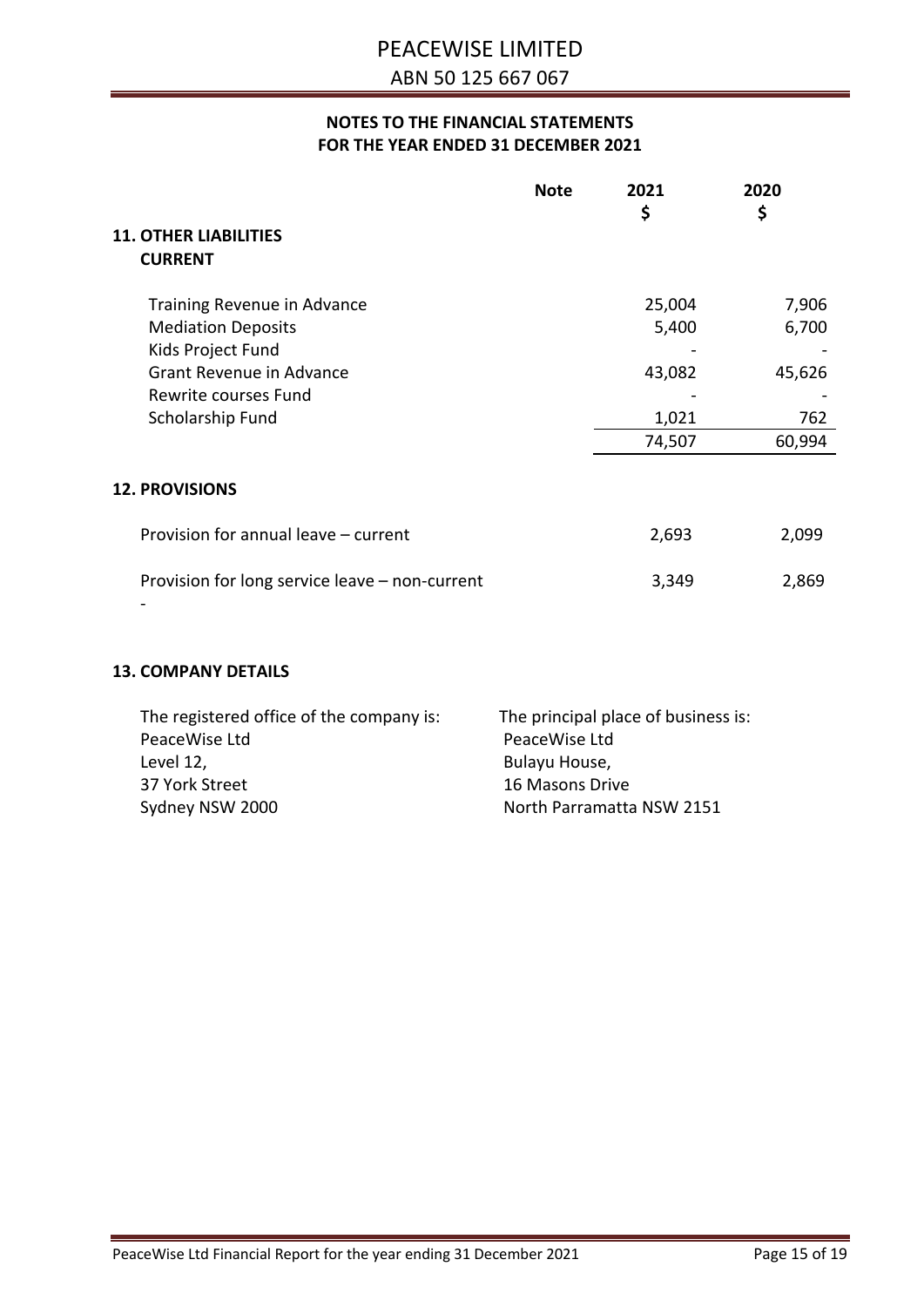| <b>Note</b> | 2021 | 2020 |
|-------------|------|------|
|             |      | Ś    |

#### **14. CASH FLOW INFORMATION**

## **a. Reconciliation of Cash**

Cash at the end of the financial year as shown in the Statement of Cash Flows is reconciled to the related items in the statement of financial position as follows:

| Cash at Bank                                                          | 130,259  | 166,414 |
|-----------------------------------------------------------------------|----------|---------|
| b. Reconciliation of cash flow from operations with surplus/(deficit) |          |         |
| Surplus/(Deficit) after income tax                                    | 13,306   | 168,959 |
| Non-cash flows in profit:                                             |          |         |
| Depreciation & Amortisation                                           | 34,509   | 13,316  |
| <b>Changes in Assets and Liabilities:</b>                             |          |         |
| <b>Trade Debtors</b>                                                  | (5, 185) | (1,092) |
| Inventory                                                             | (9,717)  | 2,775   |
| <b>Fixed Assets</b>                                                   |          |         |
| <b>Trade Creditors</b>                                                | 33,282   | (4,662) |
| <b>GST Clearing</b>                                                   |          |         |
| Provisions                                                            | 1,074    | (1,070) |
| Unearned income                                                       | 13,516   | 22,414  |
| Cash flows from operating activities                                  | 80,785   | 200,640 |

#### **15. MOVEMENT IN CARRYING AMOUNTS**

Movement in carrying amounts for each class of property, plant and equipment.

|                                     | <b>Office</b><br>furniture &<br>equipment | <b>Total</b> |
|-------------------------------------|-------------------------------------------|--------------|
|                                     |                                           | \$           |
| <b>Balance at 1 January 2020</b>    | 3,006                                     | 3,006        |
| Additions                           |                                           |              |
| Depreciation expense                | (1,746)                                   | (1,746)      |
| Carrying amount at 31 December 2020 | 1,260                                     | 1,260        |
|                                     |                                           |              |
| Additions                           | 2,335                                     | 2,335        |
| Sales                               |                                           |              |
| Depreciation expense                | (1,448)                                   | (1,448)      |
| Carrying amount at 31 December 2021 | 2,147                                     | 2,147        |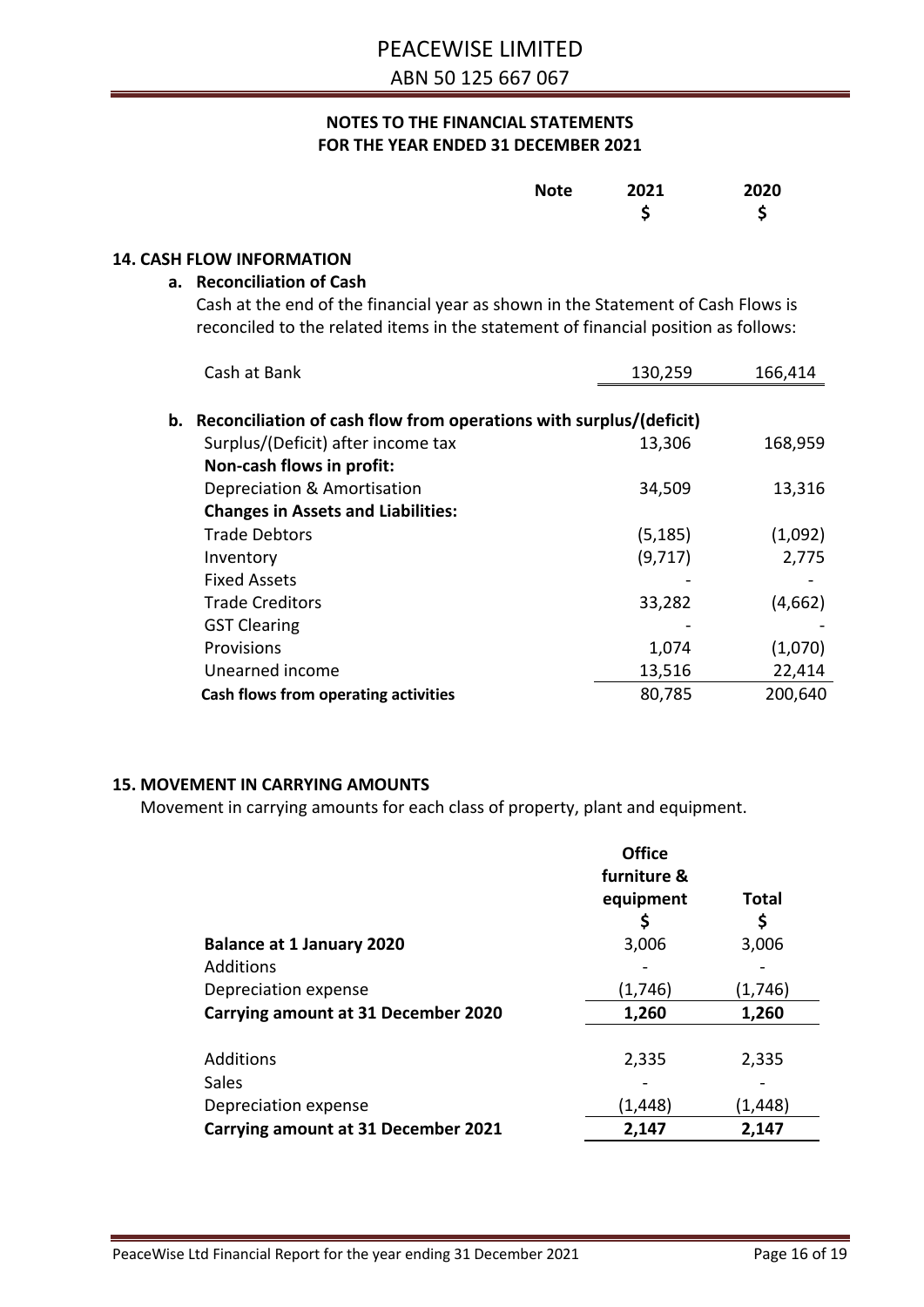# **DIRECTORS' DECLARATION**

The Directors of the company declare that:

- 1. In the directors' opinion there are reasonable grounds to believe that the company will be able to pay its debts as and when they become due and payable.
- 2. In the directors' opinion, the financial statement and notes are in accordance with the Australian Charities and Not-for-profits Commission 2012 (ACNC Act) and Division 60 of the Australian Charities and Not-for-profits Commission Regulation 2013 (ACNC Regulation) and give a true and fair view of the financial position and performance of the company for the year ended 31 December 2021.

This declaration is made in accordance with a resolution of the Board of Directors.

**Director \_\_\_\_\_\_\_\_\_\_\_\_\_\_\_\_\_\_\_\_\_\_\_\_\_\_\_\_\_\_**

**Bruce Burgess**

Jeroen Bruin

**Director \_\_\_\_\_\_\_\_\_\_\_\_\_\_\_\_\_\_\_\_\_\_\_\_\_\_\_\_\_\_**

**Dated: 23rd day of March 2022**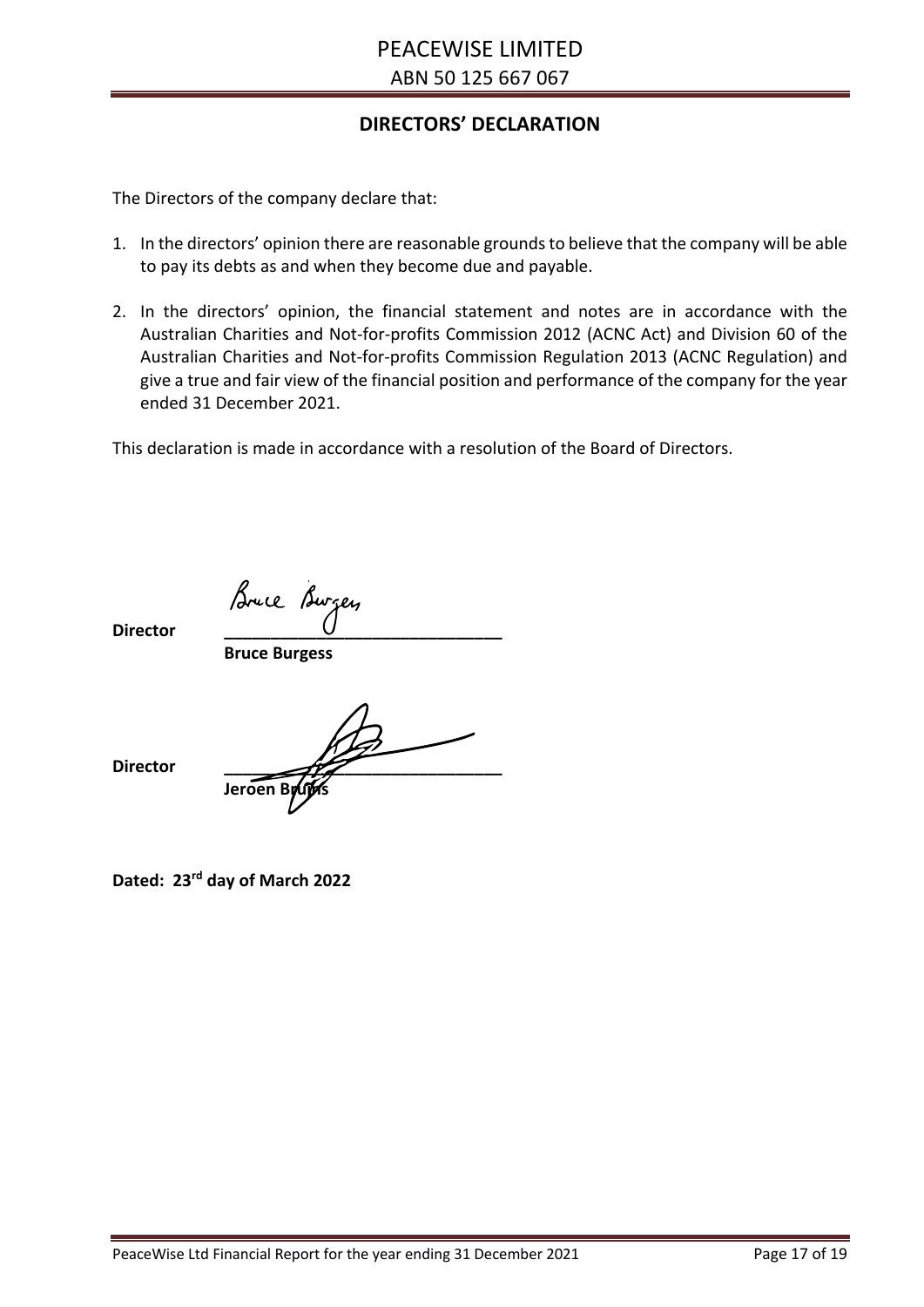# **INDEPENDENT AUDITOR'S REPORT TO THE MEMBERS OF PEACEWISE LIMITED**

#### **Opinion**

We have audited the financial report of PeaceWise Limited, which comprises the statement of financial position as at 31 December 2021, the statement of comprehensive income, statement of changes in equity and cash flow statement for the year then ended, and notes to the financial statements, including a summary of significant accounting policies, and the directors' declaration.

In our opinion, the accompanying financial report of PeaceWise Limited is in accordance with Division 60 of the Australian Charities and Not-for-Profits Commission Act 2012, including::

- a) giving a true and fair view of the Company's financial position as at 31 December 2021 and of its performance for the year then ended; and
- b) complying with Australian Accounting Standards to the extent described in Note 1, and the Division 60 the Australian Charities and Not-for-profits Commission Regulation 2013.

#### **Basis for Opinion**

We conducted our audit in accordance with Australian Auditing Standards. Our responsibilities under those standards are further described in the Auditor's Responsibilities for the Audit of the Financial Report section of our report. We are independent of the Company in accordance with the ethical requirements of the Accounting Professional and Ethical Standards Board's APES 110 Code of Ethics for Professional Accountants (the Code) that are relevant to our audit of the financial report in Australia. We have also fulfilled our other ethical responsibilities in accordance with the Code.

We believe that the audit evidence we have obtained is sufficient and appropriate to provide a basis for our opinion.

#### **Emphasis of Matter – Basis of Accounting**

We draw attention to Note 1 to the financial report, which describes the basis of accounting. The financial report has been prepared for the purpose of fulfilling the directors' financial reporting responsibilities under the ACNC Act. As a result, the financial report may not be suitable for another purpose. Our opinion is not modified in respect of this matter.